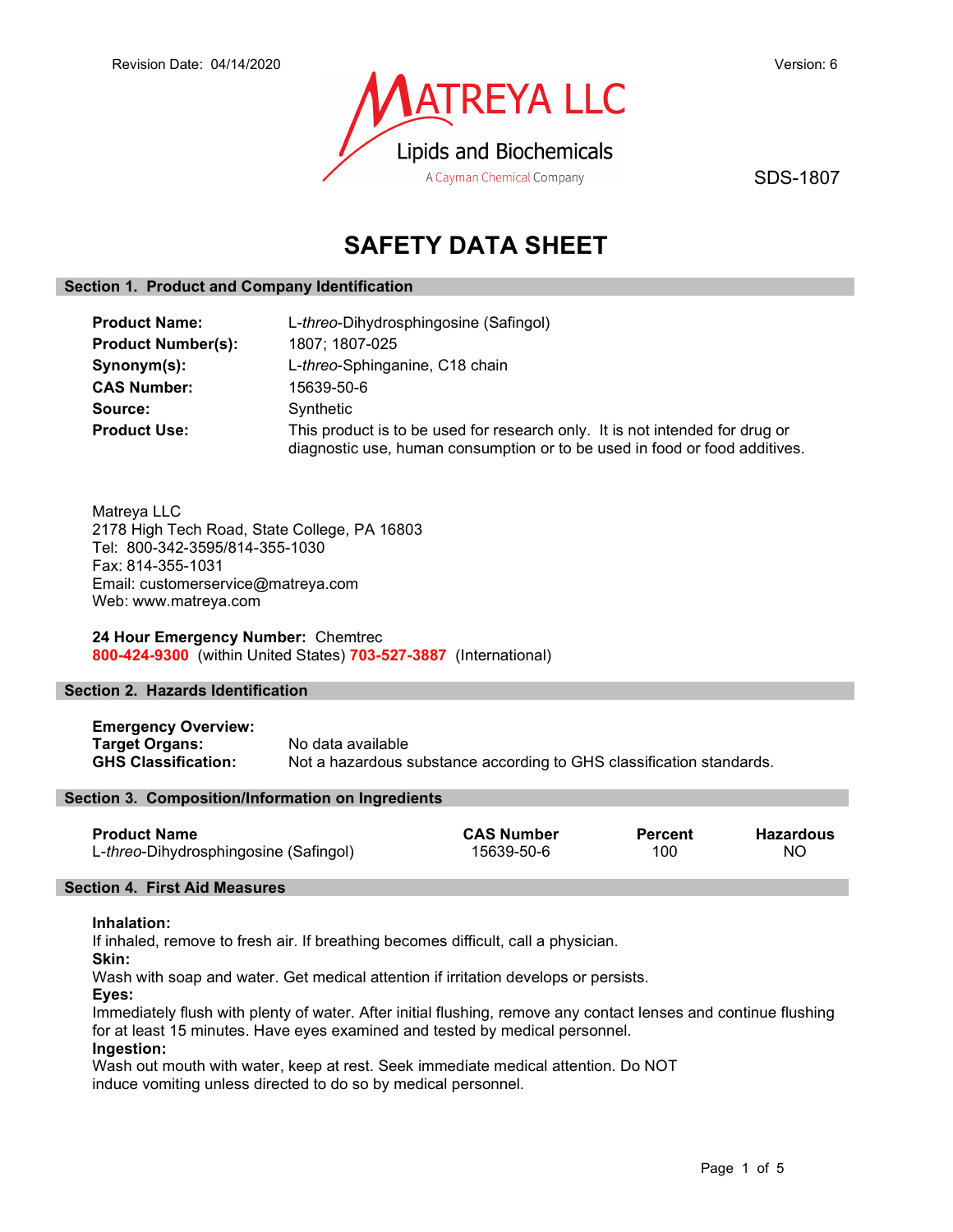# Section 5. Fire Fighting Measures

## Suitable extinguishing media:

Use dry chemical, alcohol-resistant appropriate foam, carbon dioxide, or water spray. Specific hazards arising from the chemical: No data available Special protective actions for fire fighters: No data available Special protective equipment for fire fighters: Wear breathing apparatus and use water spray to keep fire-exposed containers cool.

## Section 6. Accidental Release Measures

## Personal precautions:

Wear appropriate personal protective equipment. After contact with skin, wash immediately with plenty of water.

Environmental precautions:

Do not let product enter drains.

# Methods and Materials for containment and cleaning up:

Sweep up and keep in suitable, closed container for disposal.

# Section 7. Handling and Storage

## Precautions for safe handling:

Avoid contact with eyes, skin or clothing. Do not ingest. Use only with adequate ventilation. Keep sealed when not in use. Wear appropriate personal protective equipment.

# Conditions for safe storage, including incompatibilities:

Recommended storage temperature: -20°C. Keep container tightly closed in a dry and well-ventilated place.

#### Section 8. Exposure Controls/Personal Protection

This product contains no substances with occupational exposure limit values.

## Engineering Controls:

No specific ventilation required.

# Personal Protective Equipment:

# Respiratory protection:

Respiratory protection is not required. Where protection from nuisance levels of dusts are desired, use type N95 (US) or type P1 (EN 143) dust masks. Use respirators and components tested and approved under appropriate government standards such as NIOSH (US) or CEN (EU).

#### Hand protection:

For prolonged or repeated contact use protective gloves. Recommended: Nitrile rubber Eye protection:

Safety eyewear should be worn at all times to avoid exposure to liquid splashes, mists, or dusts. Recommended: Safety glasses with side shields or goggles.

#### Skin protection:

Protective clothing should be selected specifically for the working place, depending on concentration and quantity of the hazardous substances handled. Recommended: Lab coat

## Section 9. Physical and Chemical Properties

Appearance: Solid Odor: No data available pH:  $P$  and  $P$  and  $P$  are  $P$  and  $P$  are  $P$  and  $P$  are  $P$  and  $P$  are  $P$  and  $P$  and  $P$  are  $P$  and  $P$  and  $P$  and  $P$  and  $P$  and  $P$  and  $P$  and  $P$  and  $P$  and  $P$  and  $P$  and  $P$  and  $P$  and  $P$  and  $P$  and  $P$ Melting/Freezing point: 103-114°C

No data available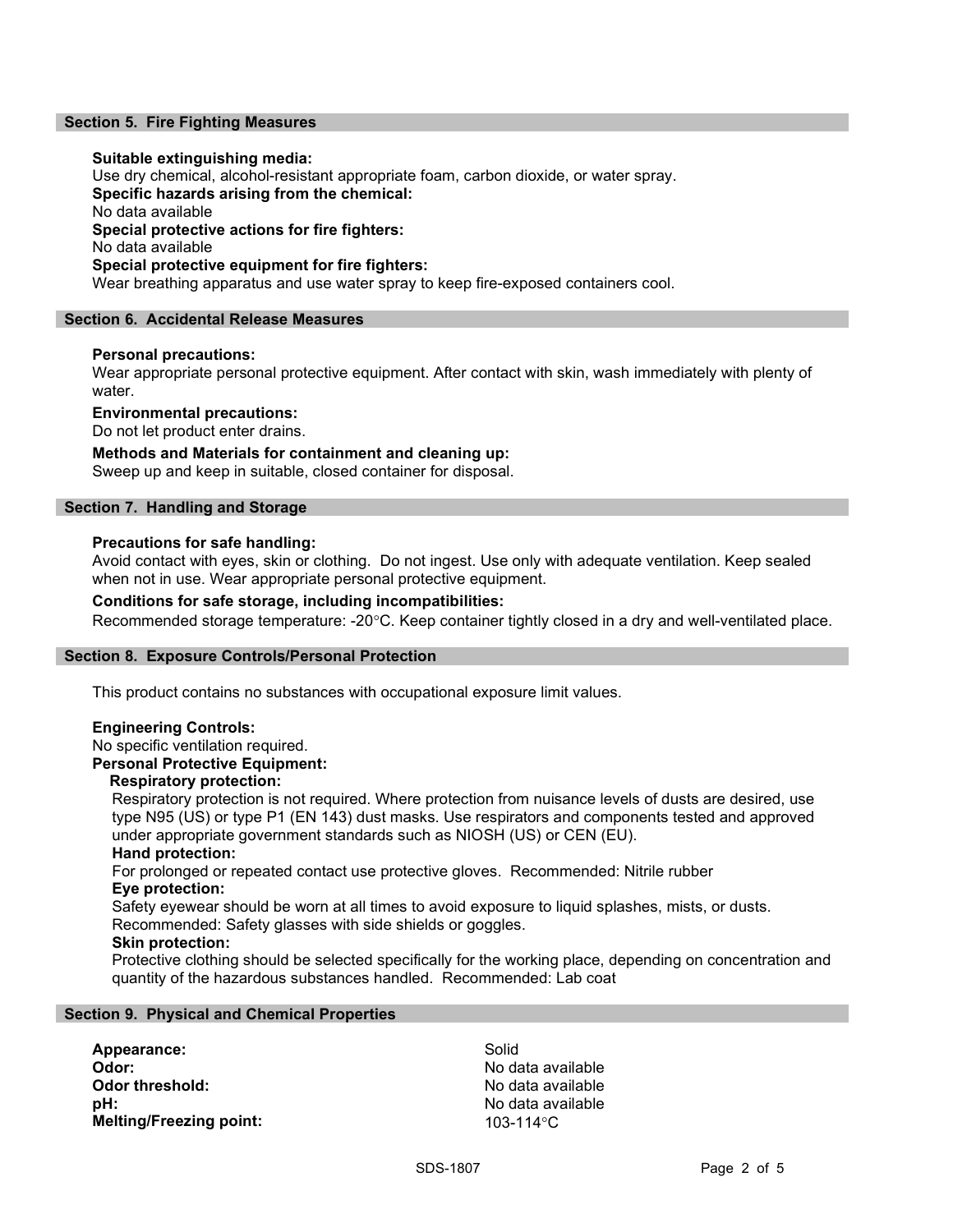- Initial boiling point and boiling range: No data available Flash point: No data available<br>
Evaporation rate: No data available Evaporation rate: Flammability (solid, gas): No data available Upper/Lower flammability or explosive limit: No data available **Vapor pressure:** No data available values and the values of the values of the values of the values of the values of the values of the values of the values of the values of the values of the values of the values of the val Vapor density: No data available Relative density: No data available Solubility (ies): Chloroform, ethanol, methanol, DMSO Partition coefficient (n-octanol/water): No data available<br>
Auto-ignition temperature: No data available Auto-ignition temperature: Decomposition temperature: No data available Viscosity: No data available Molecular formula: C18H39NO2 Molecular weight: 301
	-

# Section 10. Stability and Reactivity

Reactivity:

Stable under recommended storage conditions.

Chemical stability:

Stable under recommended storage conditions.

Possibility of hazardous reaction: No data available

Conditions to avoid: No data available

Incompatible materials: No data available

Hazardous decomposition products: No data available

# Section 11. Toxicological Information

Acute toxicity: No data available

Skin corrosion / irritation: No data available

Serious eye damage / irritation: No data available Respiratory or skin sensitization: No data available

Germ cell mutagenicity: No data available

## Carcinogenicity:

No component of this product present at levels greater than or equal to 0.1% is identified as a carcinogen or potential carcinogen by IARC, ACGIH, NTP or OSHA.

Reproductive toxicity:

No data available

#### Specific target organ toxicity - single exposure: No data available

Specific target organ toxicity - repeated exposure: No data available

Aspiration hazard: No data available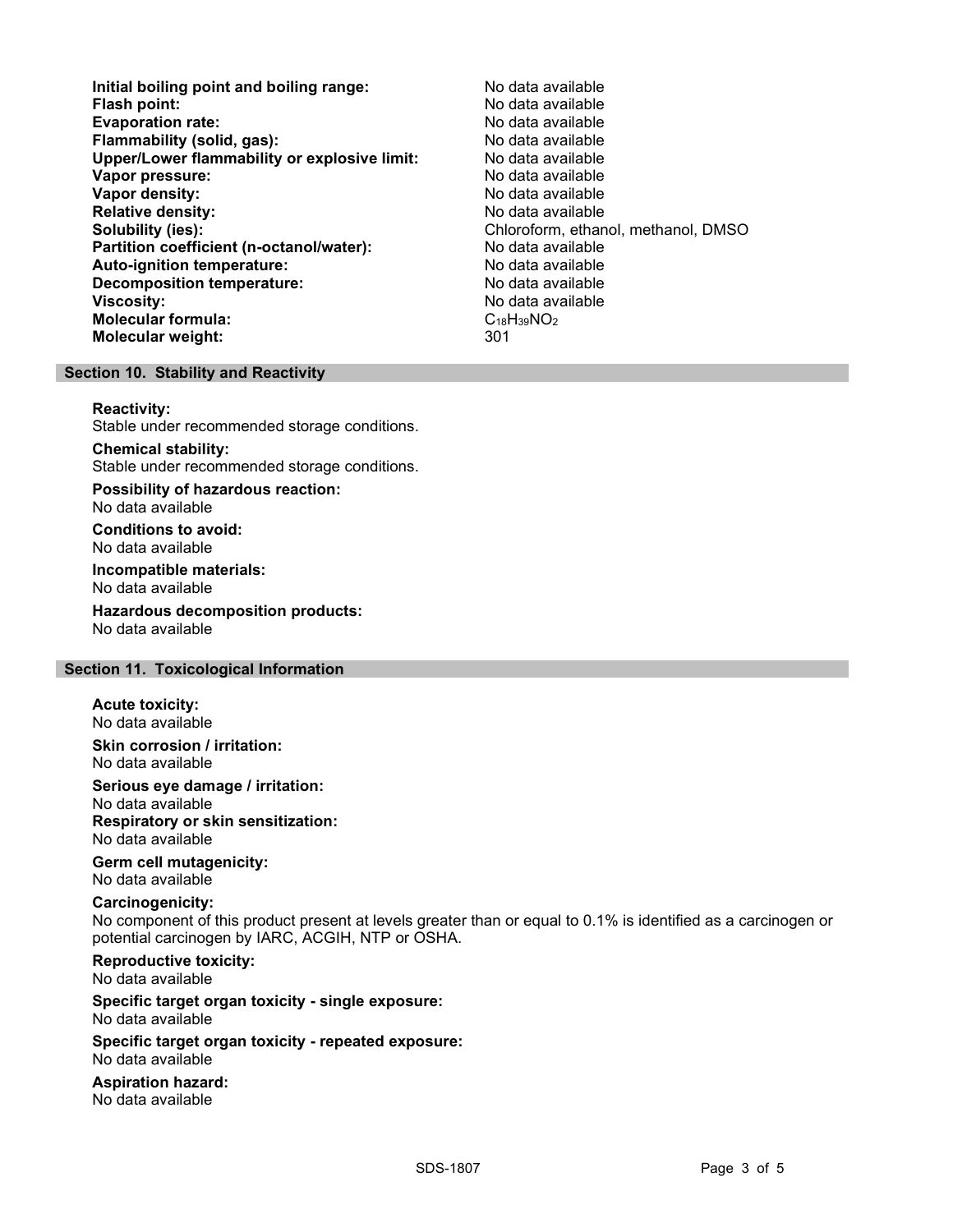## Section 12. Ecological Information

# Toxicity: No ecological data available for this product. Persistence and degradability: No data available Bioaccumulative potential: No data available Bioaccumulation: No data available Mobility in soil: No data available Other adverse effects: No data available

## Section 13. Disposal Consideration

## Disposal methods:

Observe all federal, state and local environmental regulations.

# Section 14. Transportation Information

| DOT (US)<br><b>UN Number:</b>                       | Not dangerous goods |
|-----------------------------------------------------|---------------------|
| <b>Land Transport ADR/RID</b><br><b>UN Number:</b>  | Not dangerous goods |
| <b>Maritime Transport IMDG</b><br><b>UN Number:</b> | Not dangerous goods |
| <b>Air Transport ICAO/IATA</b><br><b>UN Number:</b> | Not dangerous goods |

## Section 15. Regulatory Information

| <b>Product Name</b>                            | <b>CAS Number</b> |
|------------------------------------------------|-------------------|
| L- <i>threo</i> -Dihydrosphingosine (Safingol) | 15639-50-6        |

## SARA 302 Components:

No chemicals in this material are subject to the reporting requirements of SARA Title III, Section 302.

## SARA 313 Components:

This material does not contain any chemical components with known CAS numbers that exceed the threshold (De Minimis) reporting levels established by SARA Title III, Section 313.

# SARA 311/312 Hazards:

No 311/312 SARA Hazards

# California Prop. 65 Components:

This product does not contain any chemicals known to State of California to cause cancer, birth, or any other reproductive defects.